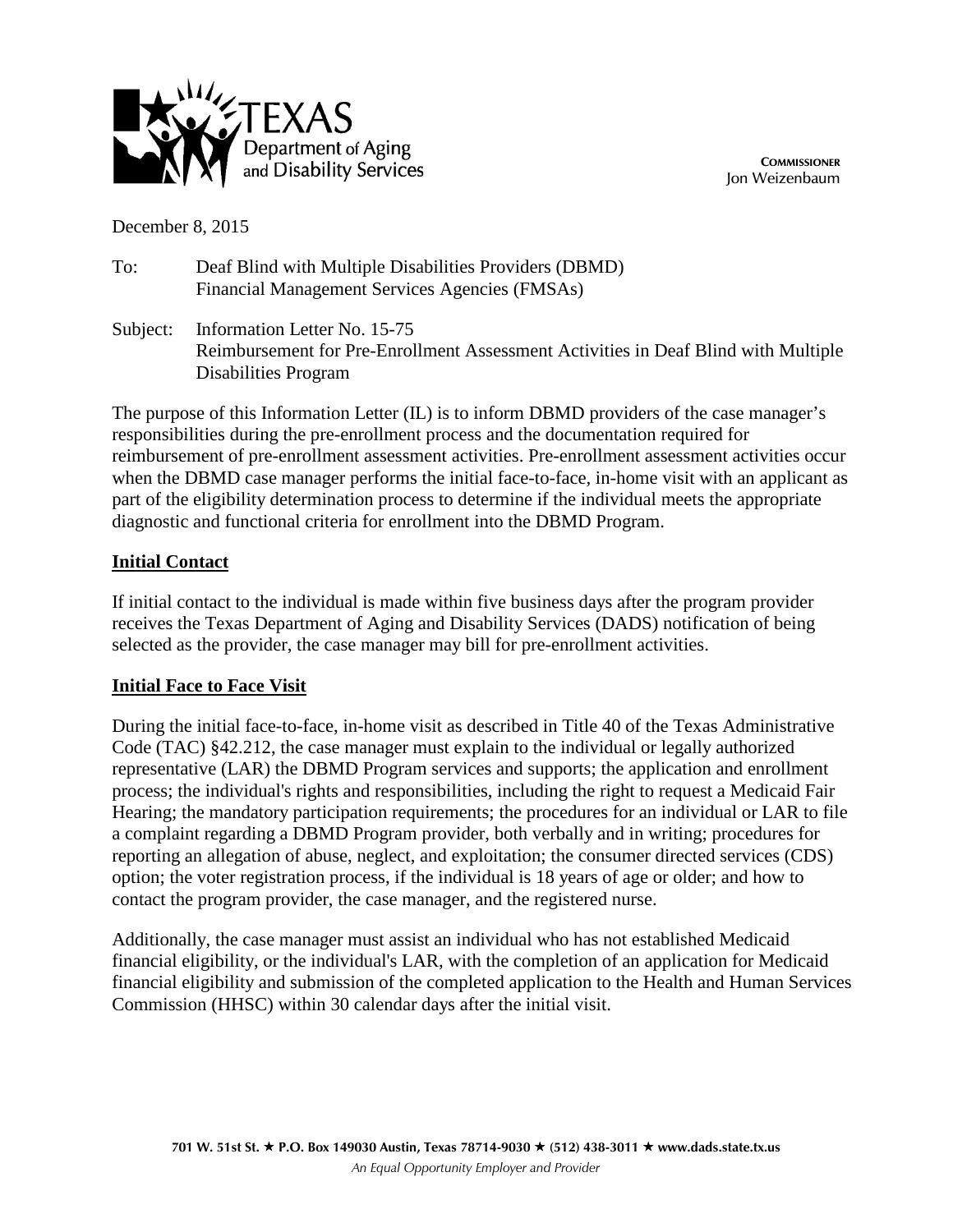Information Letter No. 15-75 December 8, 2015 Page 2

## **Additional Visits**

An appropriate professional must complete an adaptive behavior screening assessment and a registered nurse must complete a nursing assessment. The case manager may complete [Form 8578,](http://www.dads.state.tx.us/forms/8578/)  Intellectual [Disability/Related Conditions \(ID/RC\) Assessment](http://www.dads.state.tx.us/forms/8578/) and Form 8662, [Related Conditions](http://www.dads.state.tx.us/forms/8662/)  [Eligibility Screening Instrument \(RCESI\).](http://www.dads.state.tx.us/forms/8662/) The case manager must also obtain the signature of the individual or LAR on Form 8601, [Verification of Freedom of Choice,](http://www.dads.state.tx.us/forms/8601/) designating the individual's choice of DBMD Program services over enrollment in the Intermediate Care Facilities for Individuals with an Intellectual Disability or Related Conditions (ICF/IID) and obtain the signature of the individual or LAR on the DADS Release of Information Consent form or a similar form developed by the program provider. If the required assessments described in this paragraph are not completed during the initial visit, the case manager must ensure the assessments are completed within 10 business days after the date of the initial visit.

If the individual is Medicaid eligible and receiving services in a nursing facility or an ICF/IID, he/she may benefit by using Transition Assistance Services (TAS) to transition from an institutional setting to a home in the community. The case manager must provide the individual or LAR with a list of TAS provider agencies and complete Form 8604, [TAS Assessment and](http://www.dads.state.tx.us/forms/8604/)  [Authorization,](http://www.dads.state.tx.us/forms/8604/) with assistance from the individual or LAR. Form 8604, TAS Assessment and Authorization is used to identify the individual's essential needs for TAS, and provide estimated amounts for TAS items and services.

After receiving the signed and dated Form 8578, ID/RC Assessment from the physician, the case manager must convene a service planning team (SPT) meeting within 10 business days after receipt of the approved ID/RC Assessment to develop an enrollment Individual Plan of Care (IPC).

During the SPT meeting, if the individual is requesting residential habilitation, nursing, or specialized nursing to be included on the enrollment IPC, the case manager must ensure the service planning team determines whether the individual requires a service backup plan for those services and ensure the service backup plan is developed if needed. Additionally, the case manager must ensure [Form 6504, Prior Authorization for Dental Services](http://www.dads.state.tx.us/forms/6504/) is completed and signed by the dentist if the individual/LAR is requesting dental services other than an initial dental exam.

Within ten business days after the service planning team meeting, the case manager must complete an enrollment Individual Program Plan (IPP) and submit a request for enrollment to DADS for review providing the documents listed in 40 TAC  $$42.212(k)(2)(A) - (K)$ .

## **Process for Reimbursement of Pre-Enrollment Assessment Activities**

The provider must notify DADS using [Form 6503, DBMD Summary of Services Delivered,](http://www.dads.state.tx.us/forms/6503/) listing the specific pre-enrollment assessment activities that the DBMD case manager performed. The DBMD case manager also must check the box labeled "Pre Assessment" within the "Authorized Services" section of the form. All pre-enrollment assessment activities must be supported by progress notes describing those activities or the completed assessments as described on Form 6503, DBMD Summary of Services Delivered.